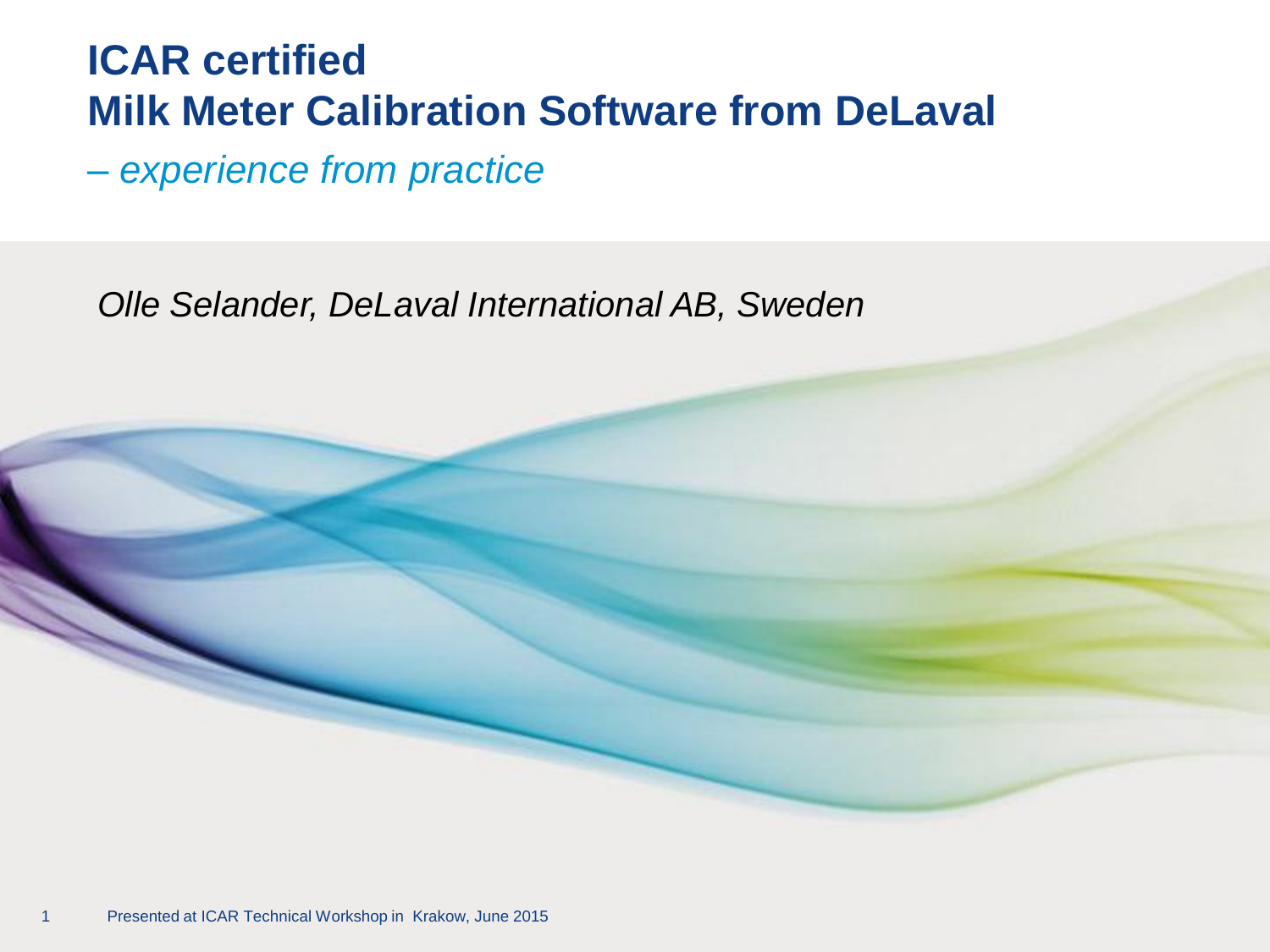# **MM27 and the Calibration window in Alpro System**

#### Quote DE:

'Perfect combination of labour saving calibration and milk meter accuracy.'



**A: DeLaval**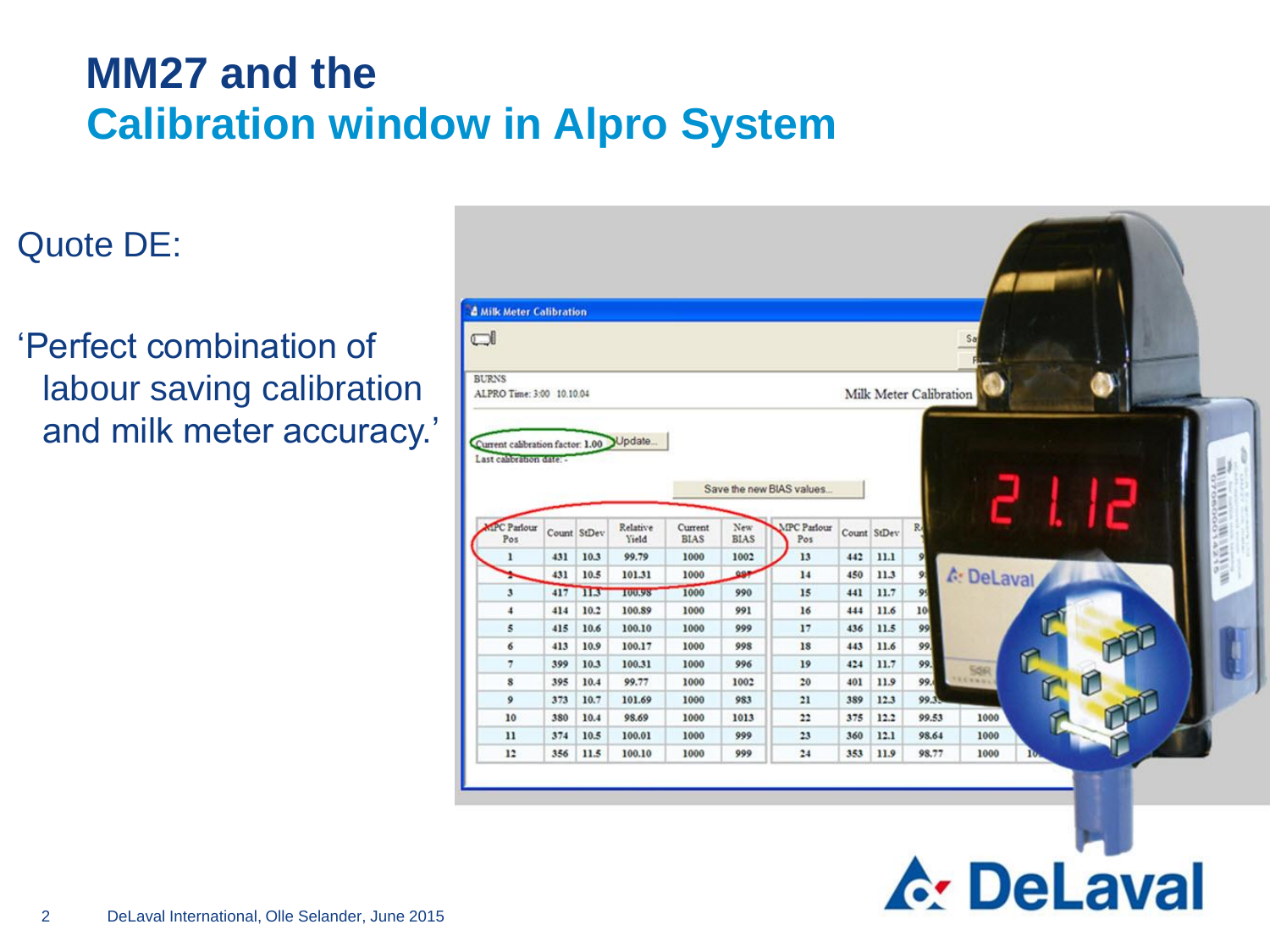### **Milk Meter Calibration Software from DeLaval Topics**

#### **Introduction**

- What it does
- How it works
- How it's done

### **Survey**

- Benefits
- Calibration results
- What experienced people think about it
- SE, DE, NL, FR

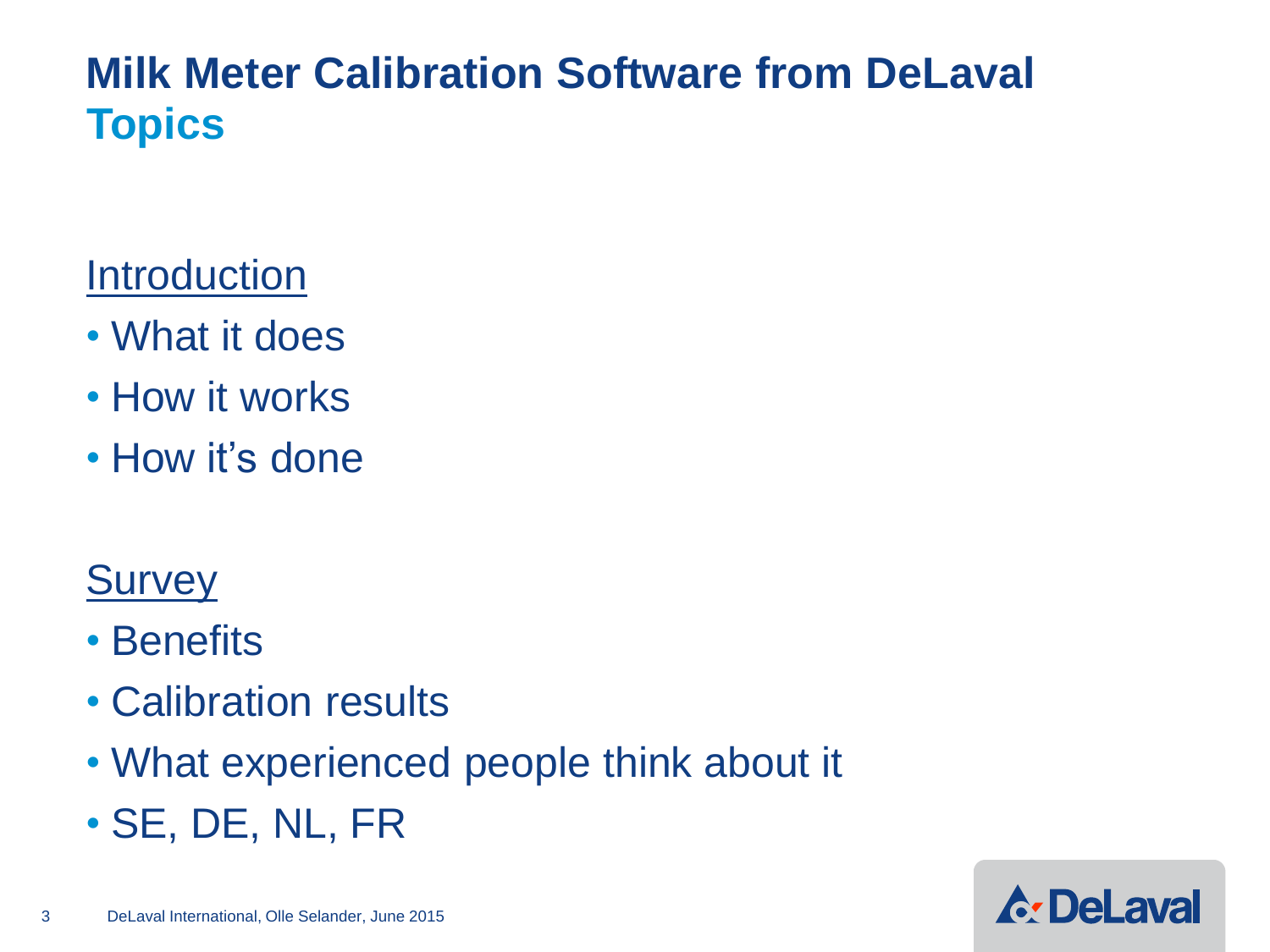### **Milk Meter Calibration Software What it does**

ICAR guidelines for certified milk meters require:

- Initial Calibration
- Installation test
- Routine check

The Calibration Software is approved for use in all of these activities!

Certified by ICAR in Dec 2013! [listed on ICAR web page]

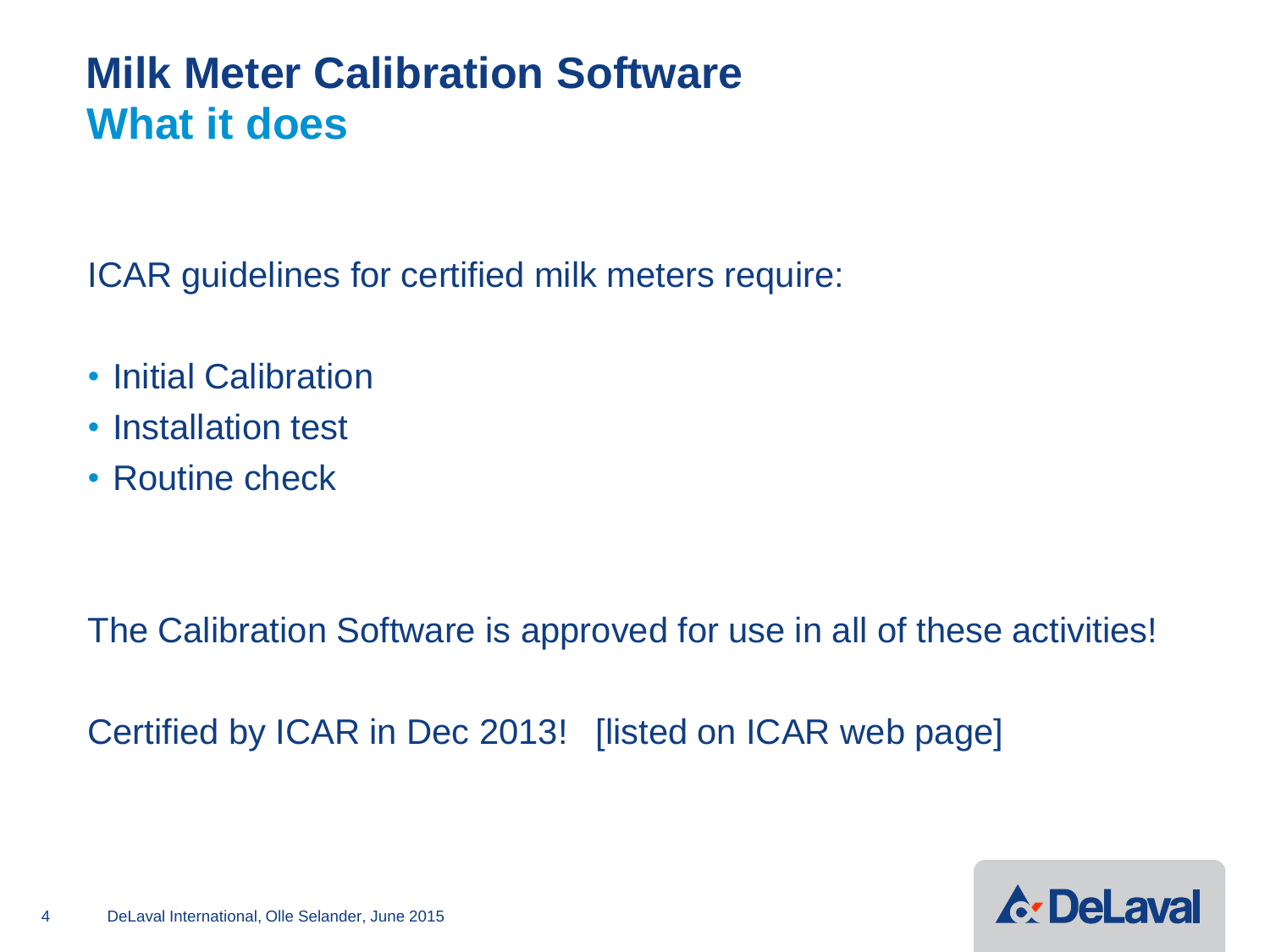### **Milk Meter Calibration Software How it works – in principle**

**A.** *Compares statistics* in the Herd Management system

- milk weights from identified cows to expected yield over a number of milking sessions - levels MM to each other
- system data of total milk to the bulk tank reciept compares MM to external reference
- **B.** *Calculates calibration* from collected data
- BIAS for every individual milk meter MM25/MM27

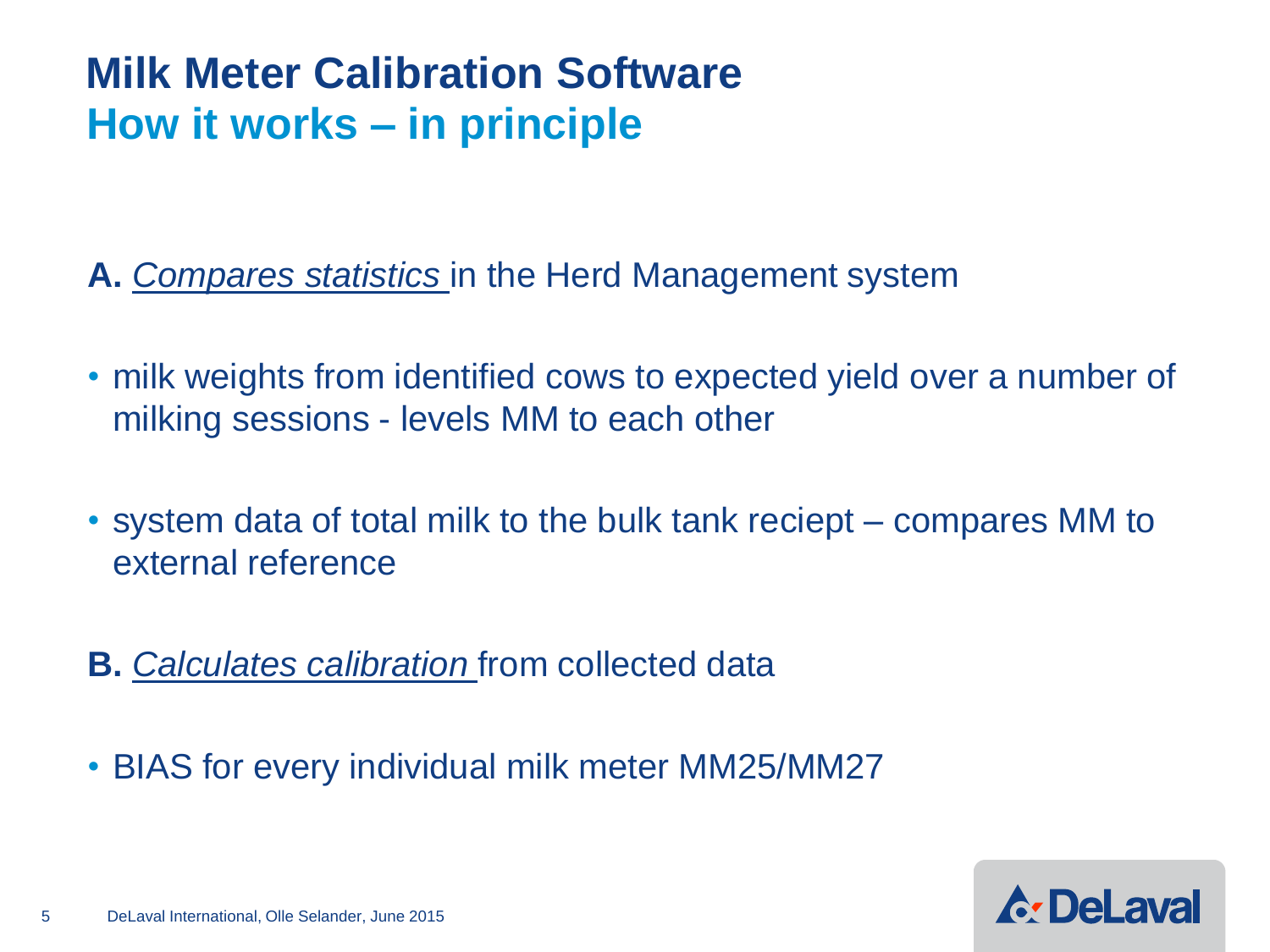# **Milk Meter Calibration Software How it's done – use the calibration window in ALPRO**

Current calibration factor: 1.00 Last calibration date: 08/22/14

**1** Update...

Calibration factor 0.98 – 1.02 OK?

Save the new BIAS values...



BIAS +/- 3% OK?

| MPC Parlour Pos   Count   StDev   Relative Yield   Current BIAS   New BIAS |     |       |              |             |      | MPC Parlour Pos   Count   StDev   Relative Yield   Current BIAS   New BIAS |     |       |        |             |      |
|----------------------------------------------------------------------------|-----|-------|--------------|-------------|------|----------------------------------------------------------------------------|-----|-------|--------|-------------|------|
| 1                                                                          | 300 | 12.6  | 99.05        | 1000        | 1009 | 17                                                                         | 300 | 12.1  | 100.54 | 1000        | 994  |
| 2                                                                          | 300 | 11.2  | 102.06       | 1000        | 979  | 18                                                                         | 300 | 12.7  | 100.73 | 1000        | 992  |
| 3                                                                          | 300 | 11.4  | 101.60       | <b>1000</b> | 984  | 19                                                                         | 300 | 10.9  | 97.37  | 1000        | 1027 |
| 4                                                                          | 300 | 7.7   | 92.96        | 1000        | 1075 | 20                                                                         | 300 | 12.2  | 101.83 | 1000        | 982  |
| 5                                                                          | 300 | 9.7   | 91.51        | 1000        | 1092 | 21                                                                         | 300 | 12.8  | 101.79 | <b>1000</b> | 982  |
| 6                                                                          | 300 | 12.0  | 101.15       | 1000        | 988  | 22                                                                         | 300 | 11.8  | 101.20 | 1000        | 988  |
| 7                                                                          | 300 | 11.0  | 97.56        | 1000        | 1025 | 23                                                                         | 300 | 11.7  | 101.19 | <b>1000</b> | 988  |
| 8                                                                          | 300 | 12.6  | 100.82       | 1000        | 991  | 24                                                                         | 300 | 11.6  | 100.29 | 1000        | 997  |
| 9                                                                          | 300 | 11.4  | 102.04       | 1000        | 980  | 25                                                                         | 300 | 11.4  | 100.63 | <b>1000</b> | 993  |
| 10                                                                         | 300 | 12.6  | 98.96        | <b>1000</b> | 1010 | 26                                                                         | 300 | 11.6  | 102.08 | 1000        | 979  |
| 41.41                                                                      | 200 | 10.00 | <b>OO EQ</b> | 1000        | 1004 | 7977                                                                       | 200 | 10.00 | 100.20 | 1000        | nne. |

Calibration factor is related to total milk in the bulk tank; Count is number of milkings in the statistical calulation; StDev is standard deviation of Relative Yield; Relative Yield is Average of Yield/Expected Yield (should be 98.00 to102.00) ; BIAS is the calibration value for the milk meter

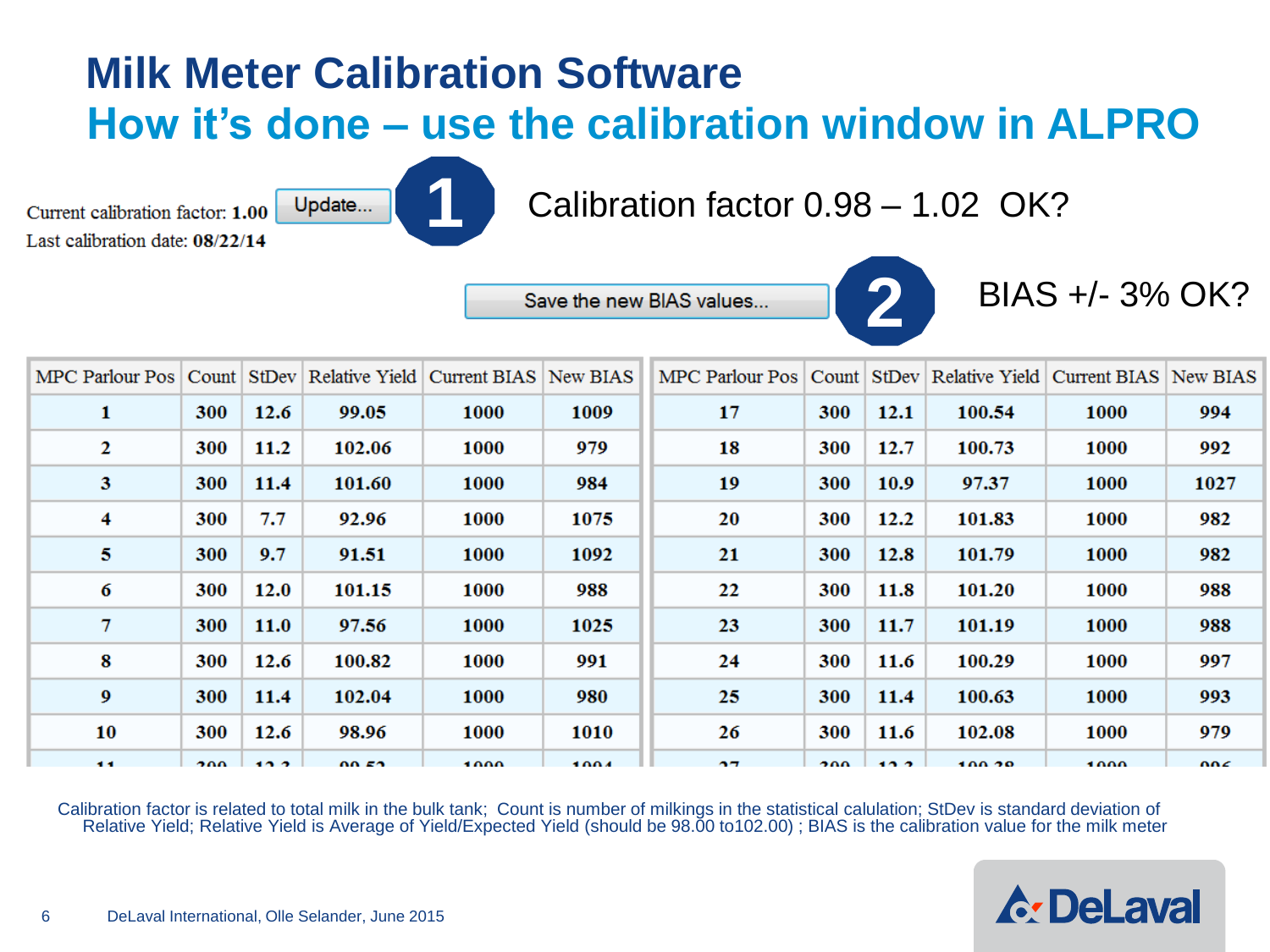### **Milk Meter Calibration Software Send new BIAS to the milk meter**



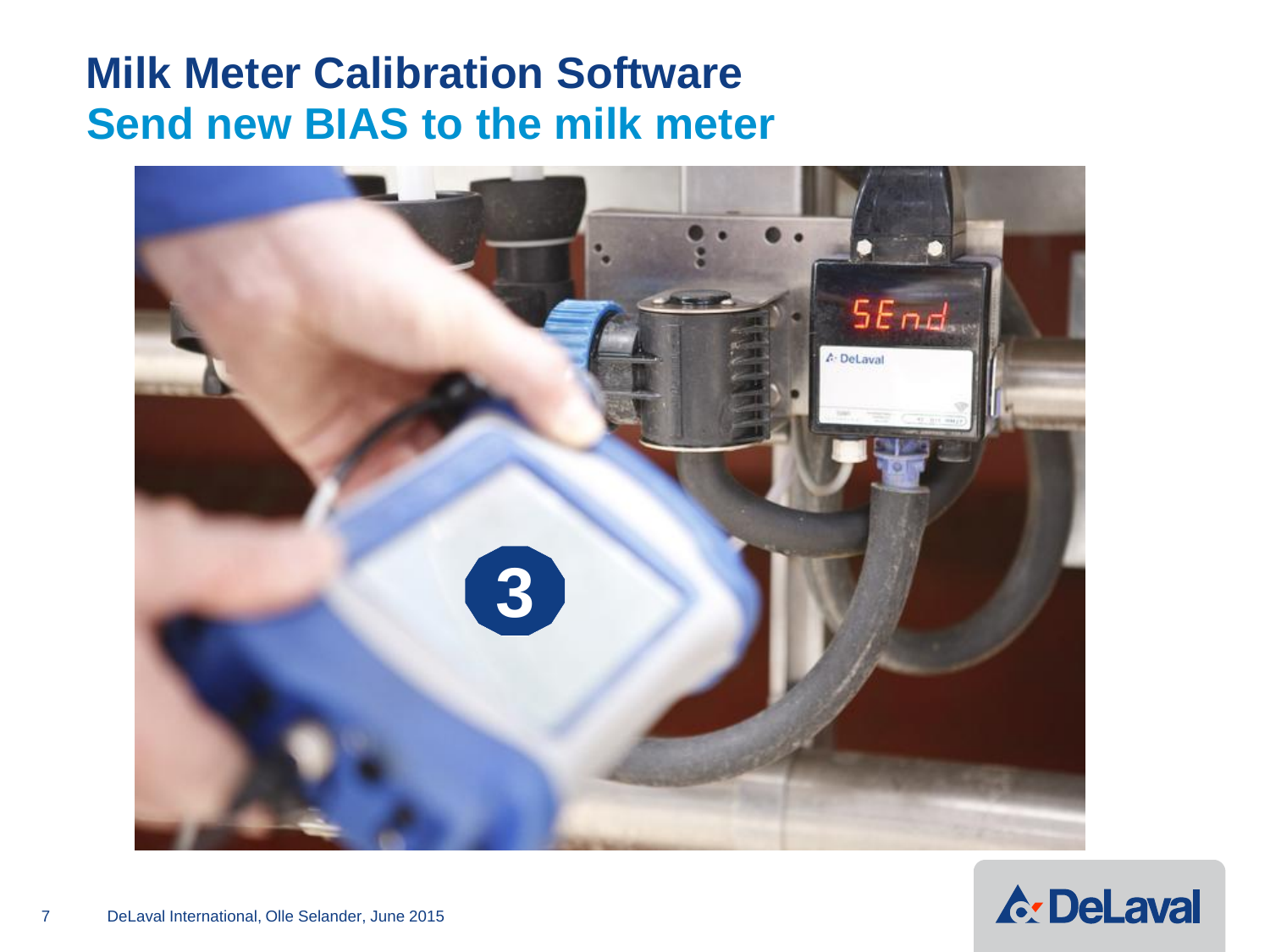# **Milk Meter Calibration Software Milking in buckets not required – can still be used as a complement**





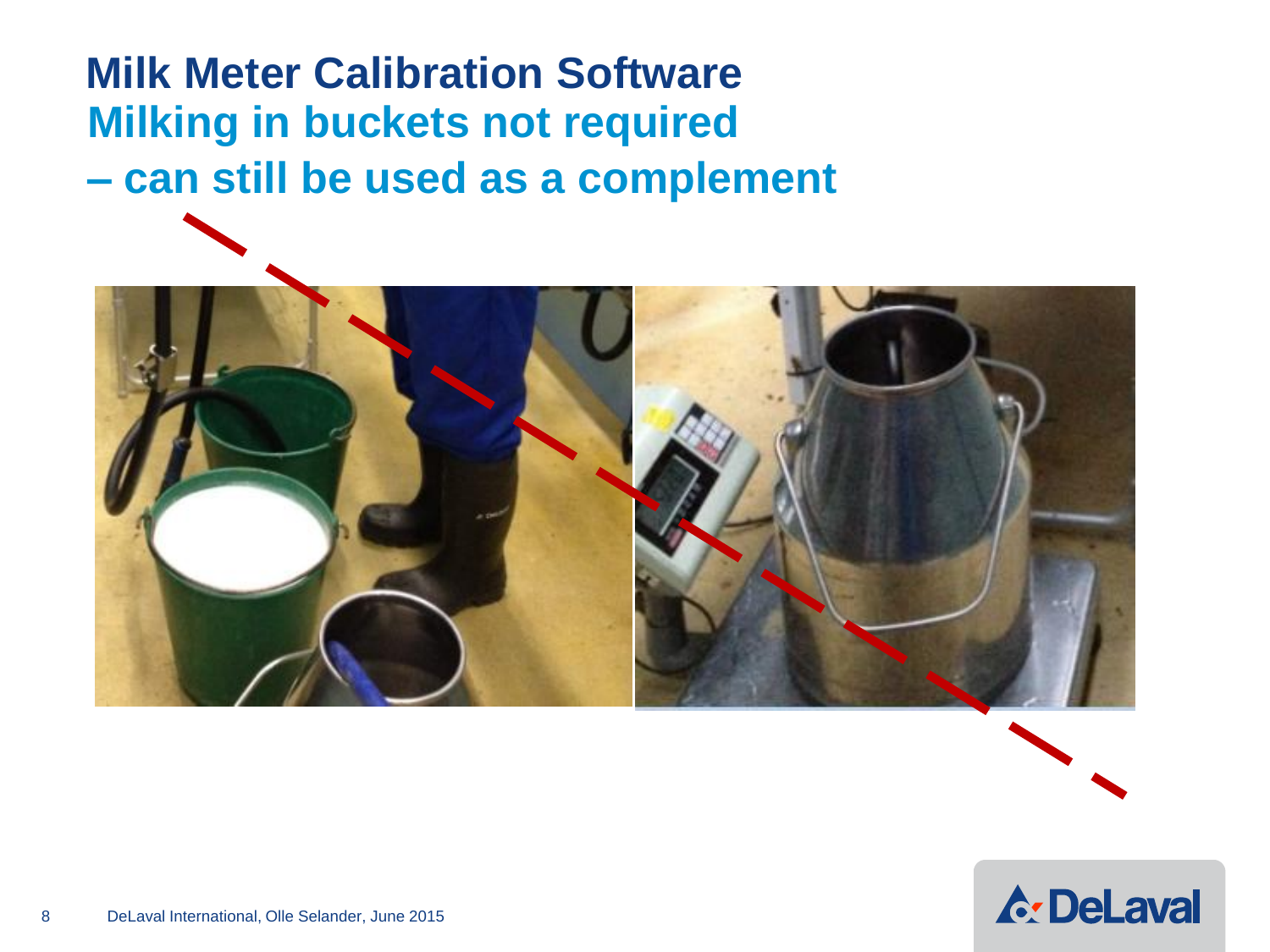# **Milk Meter Calibration Software from DeLaval Important points for success**

- Farmer need to keep track of the tank milk prior to calibration
- BIAS in the milk meters must be double checked to be the same as in the Calibration software!
- Good identification fulfills statistic demands faster

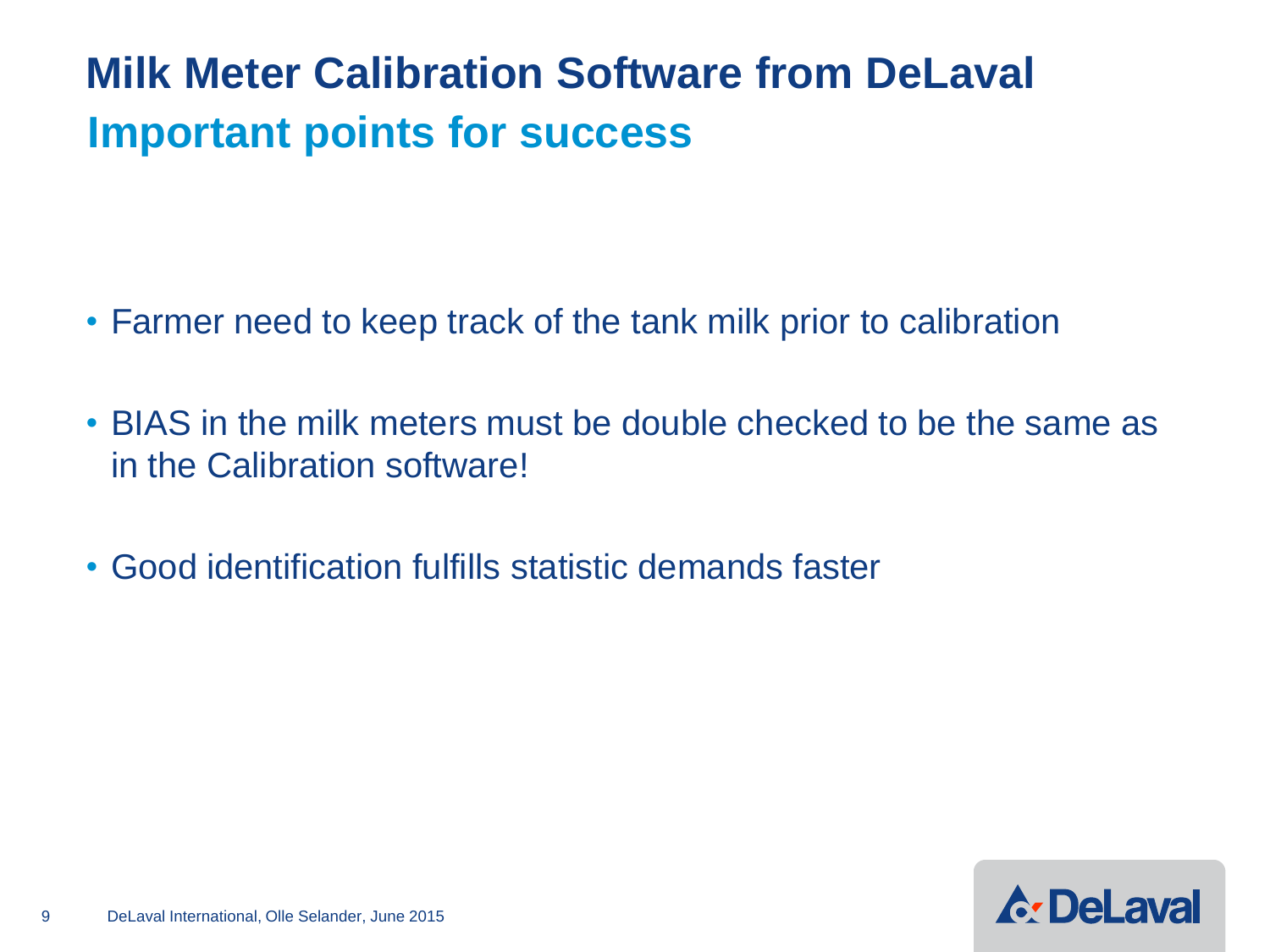# **Milk Meter Calibration Software Survey, April 2015**

- 8 Experts responded
- 2 Systematic benefits assessed
- 6 Example farms
- 80 1100 Milking cows
- 16 60 Milk meters per installation
- MidiLine (swing over)
- Parallel parlour
- Rotaries

Special case:

• AMR (Automatic Milking Rotary)

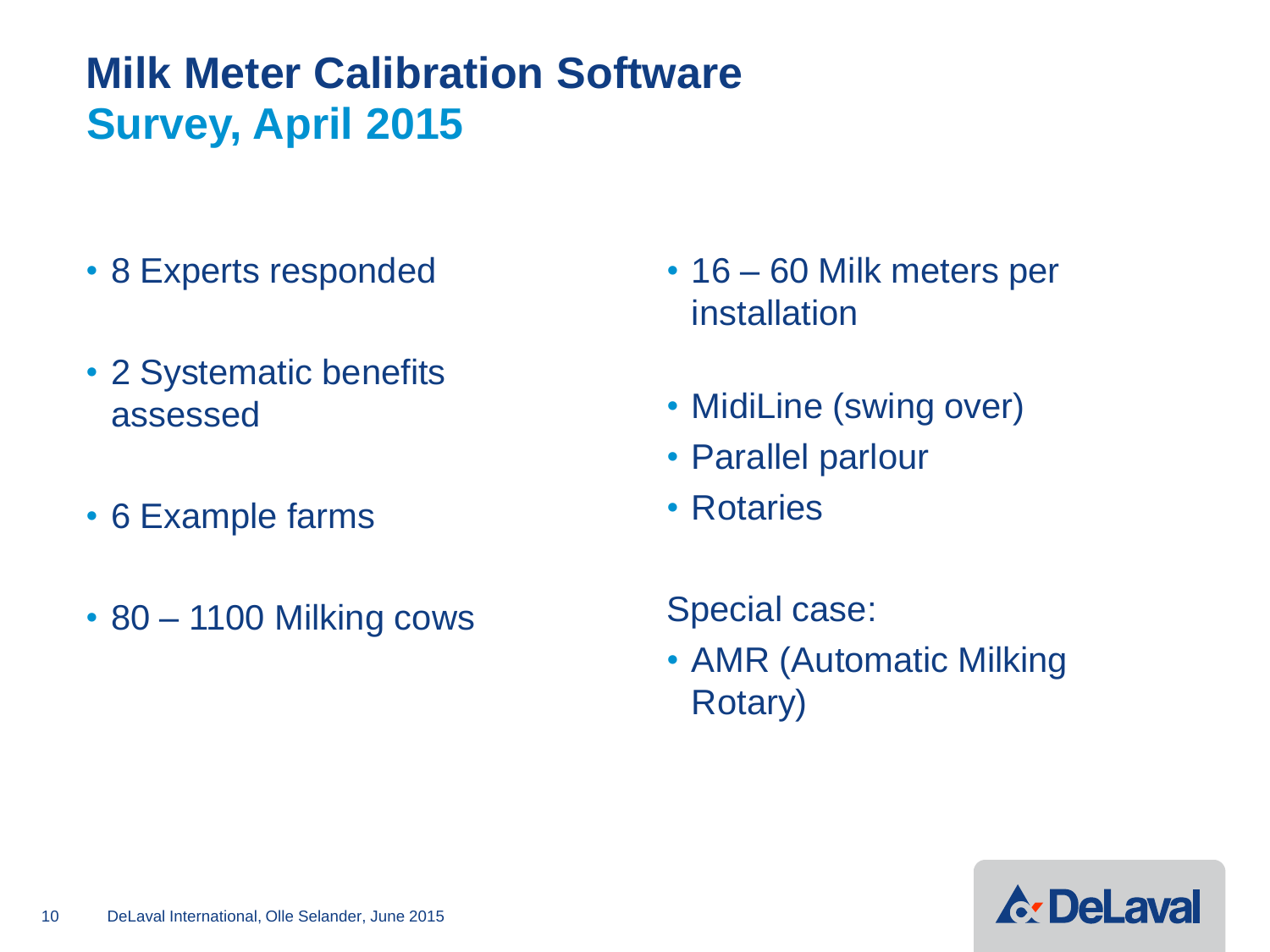# **Milk Meter Calibration Software Labor savings**

- From man days to man hours significant!
- NL, saving of 4-8 bucket milkings per milk meter and one visit to the farm
- FR, saving of 6 bucket milkings for every milk meter except six of the milk meters in the parlour
- SE, e.g. for a double 12 parlour the labor cost over a five year period including initial calibration, installation test and routine checks is calculated to be reduced with over 90%
- DE, for a 60 places rotary the labor saving for initial calibration and installation test was four man days.

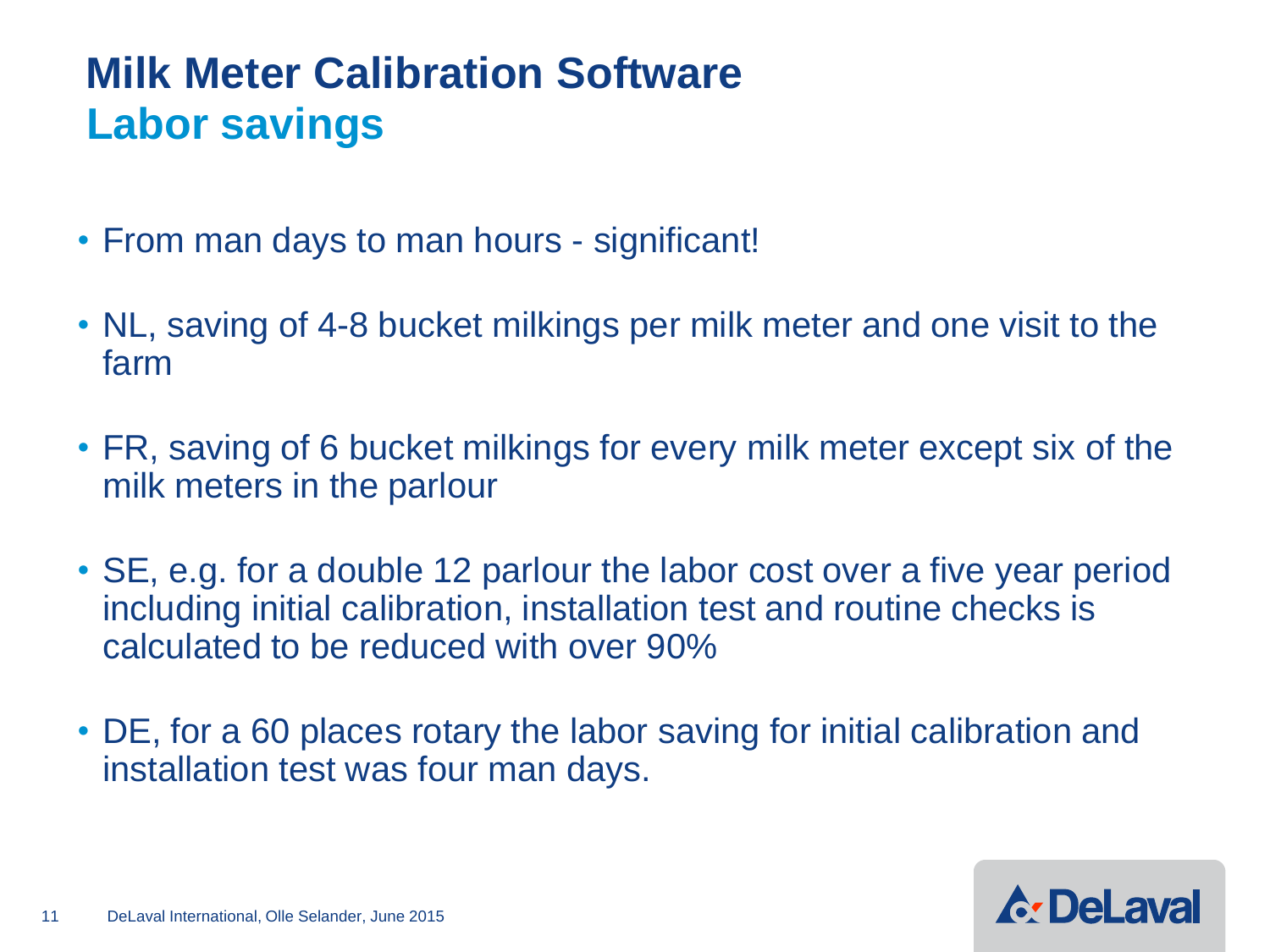# **Milk Meter Calibration Software Farm profitability**

- Parlour is not filled up with workers disturbing the milking routine
- All: Less stress for cows (Animal Welfare)
- NL: Overall the cost for the farmer of initial calibration and installation test could be reduced
- NL: Better milk out and more total milk during calibration
- DE: For rotaries reduced capacity and downtime was improved with the new method and less waste milk during calibration
- DE: Better overview for the farmer of the performance of the milk meters making it possible to faster detection of a deviating milk meter

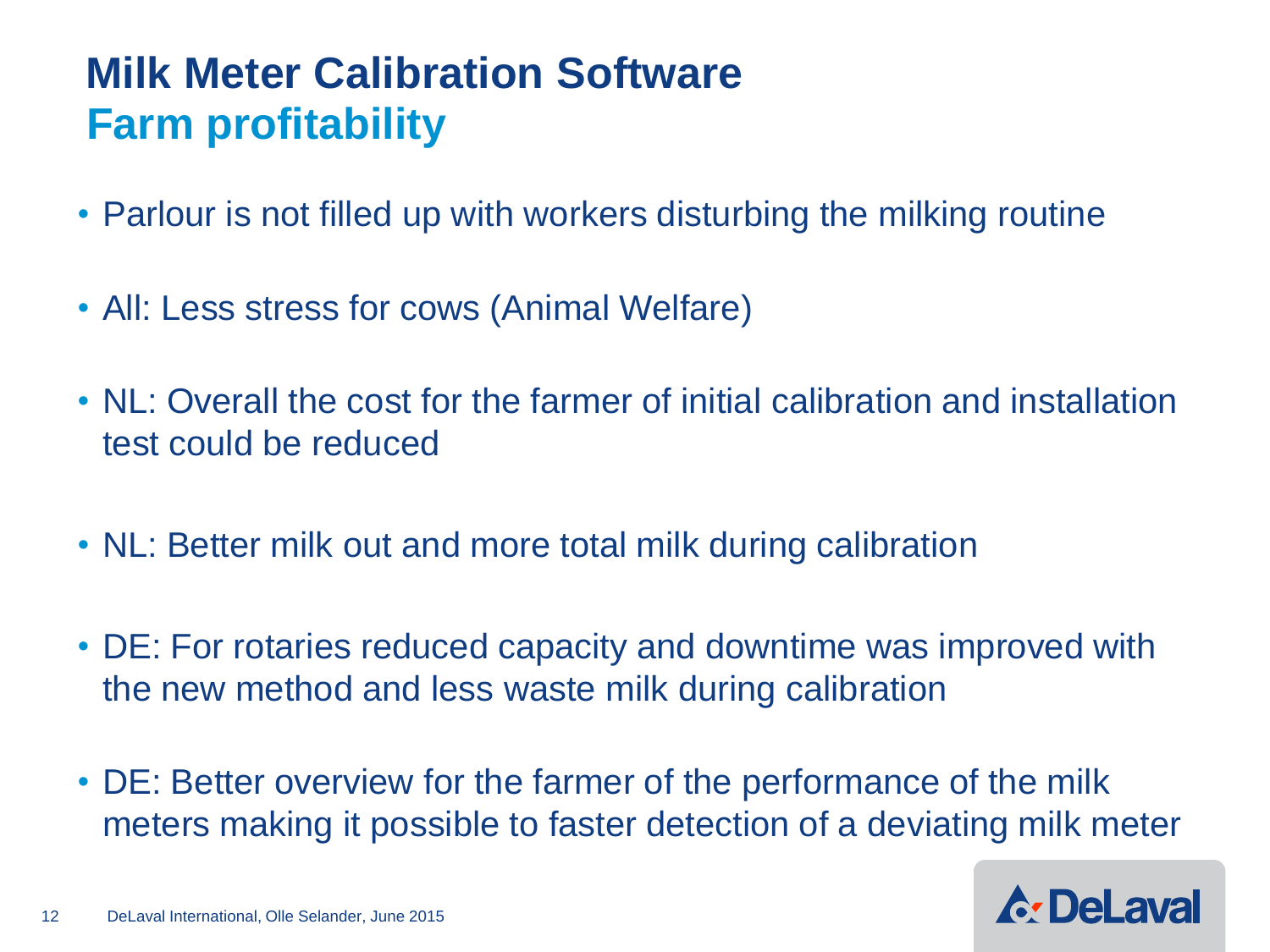### **Milk Meter Calibration Software Work-facilitating and safety**

- NL, FR: bad ergonomics of carrying buckets with milk weighing 15- 25 kg to the scale and tank
- NL: it is not even allowed with manual lifting above 23 kg
- SE: The menu in the software was easy to use
- SE: Safer as bucket milking is reduced or eliminated



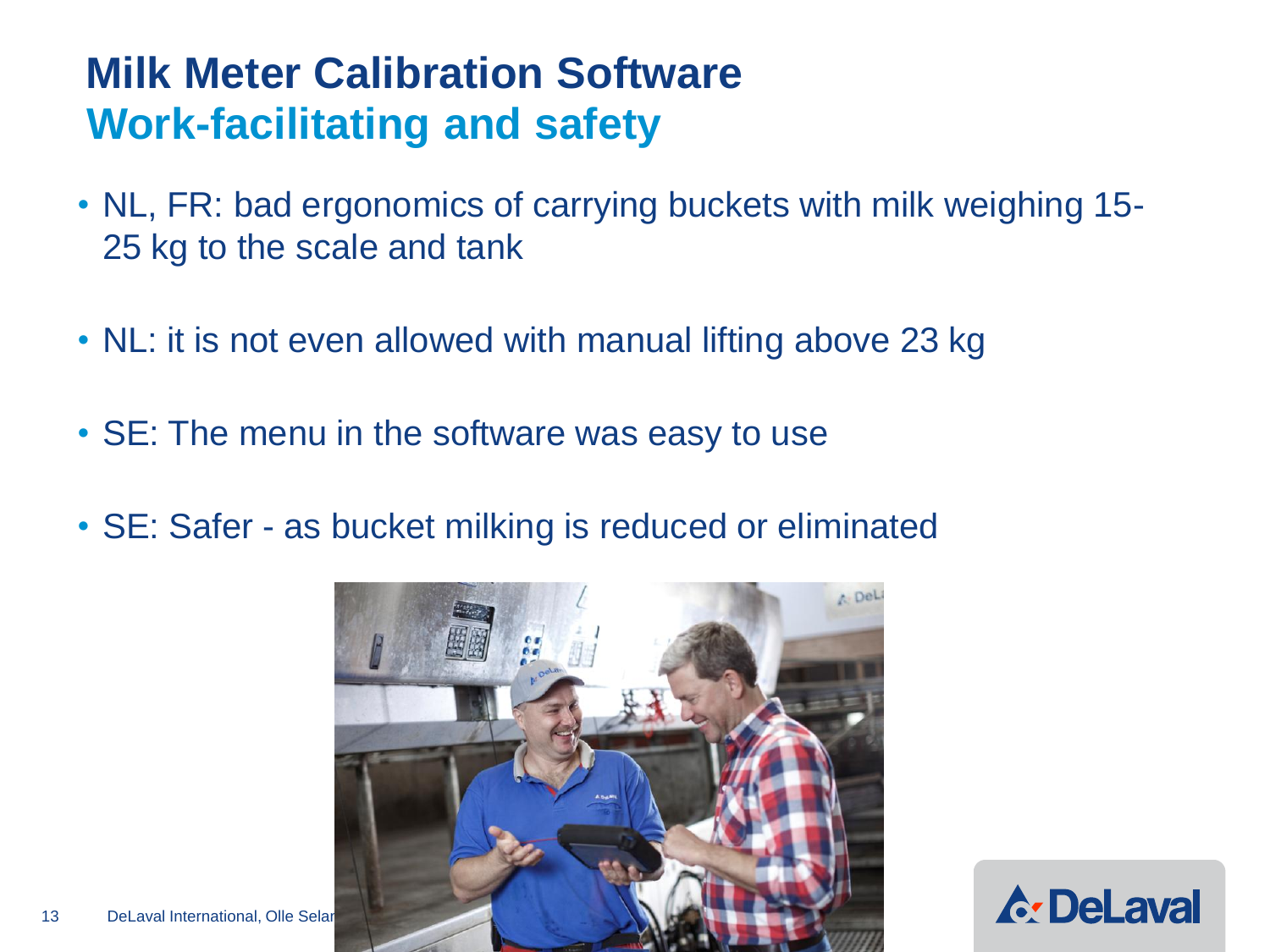## **Milk Meter Calibration Software Environment, energy and resource need**

FR and NL:

- Shorter milking session, gives shorter vacuum pump running time energy saving
- Less buckets to clean hot water and detergent saving
- Less people and fewer visits less transportation



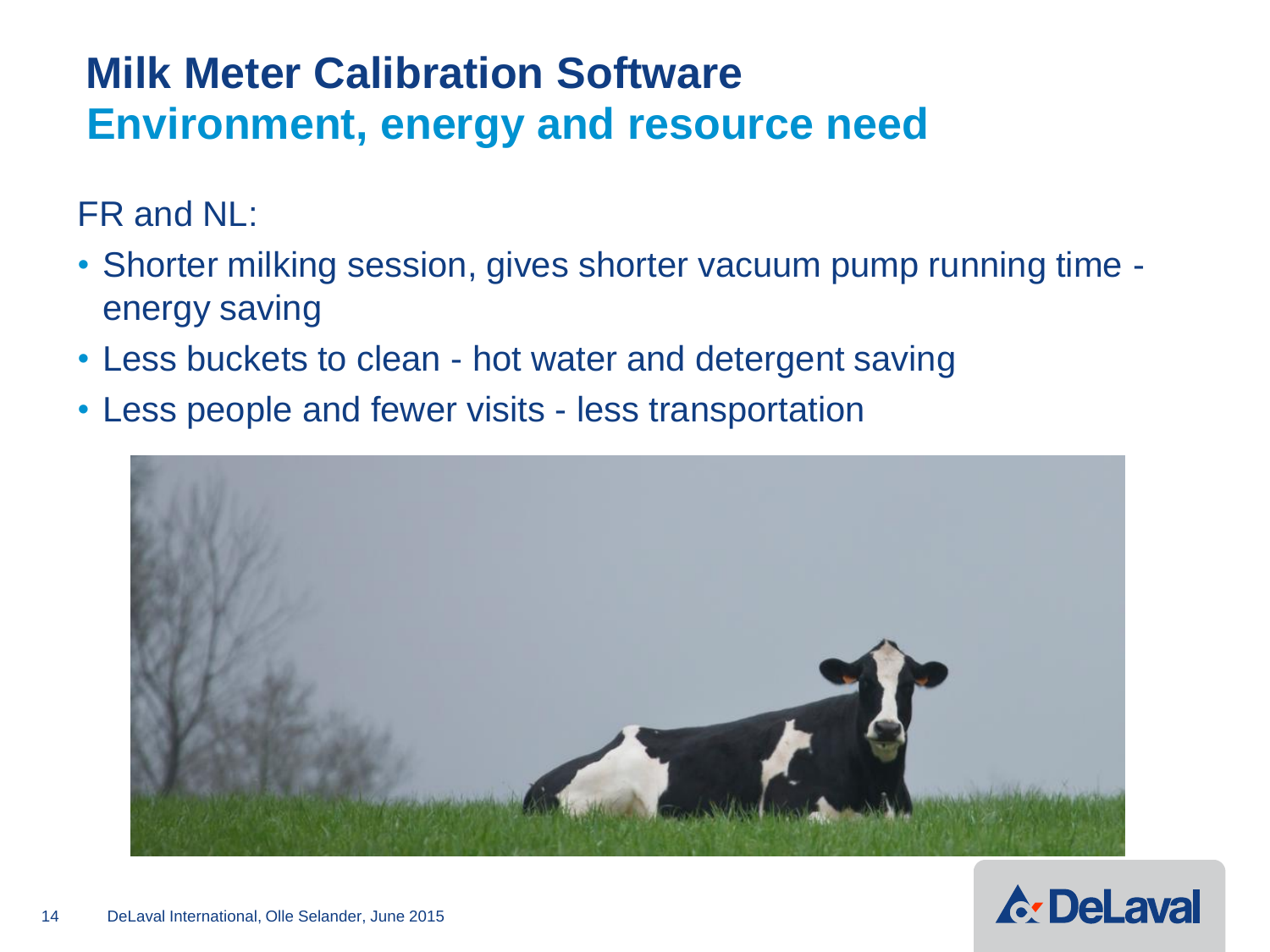# **Milk Meter Calibration Software Routine test**

- Once a year not so much experience yet!
- SE: 24 place parallel parlour
- All milk meters were within limits  $+/- 3\%$



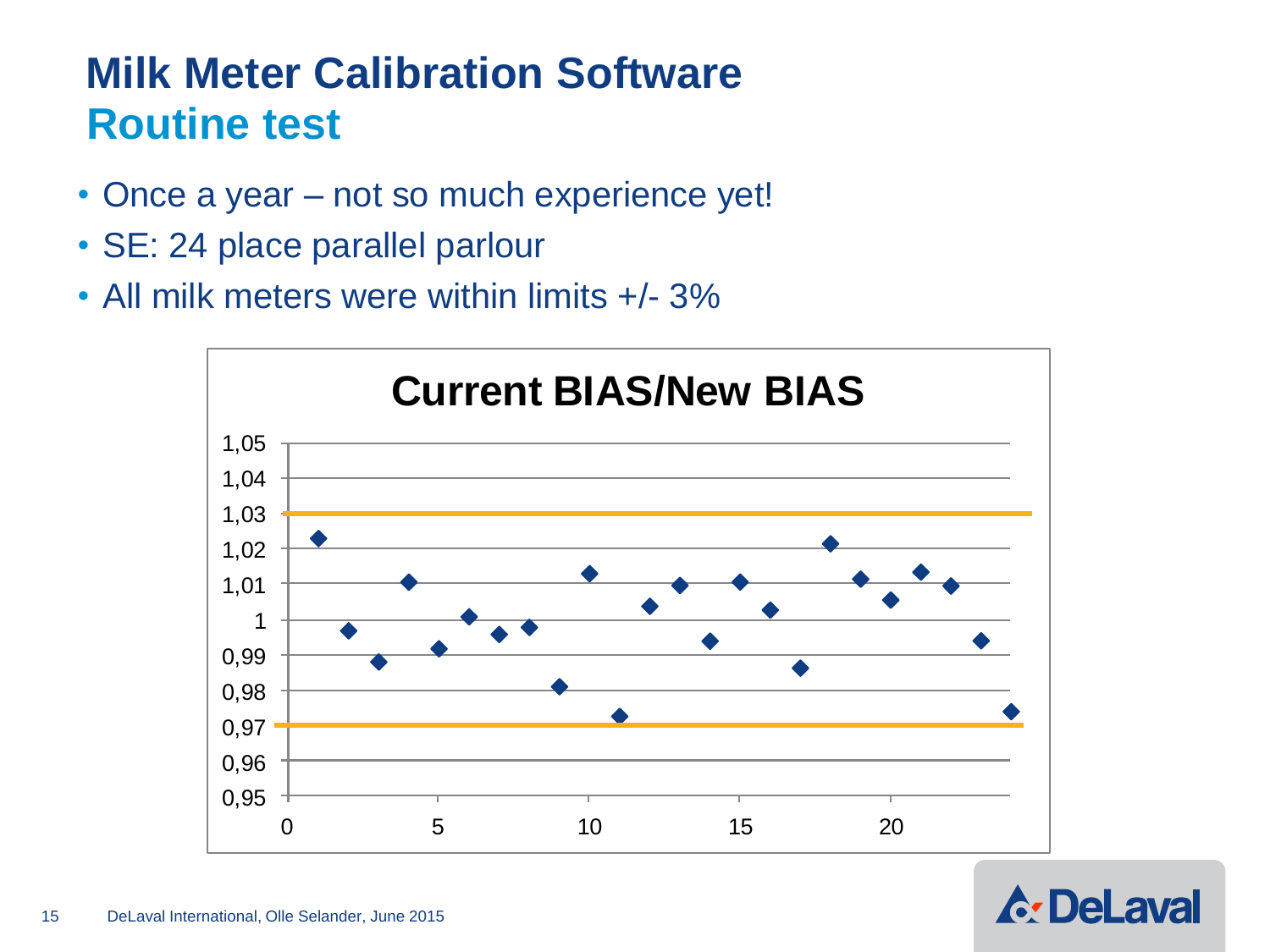# **Milk Meter Calibration Software from DeLaval Conclusion**

- Software instead of time consuming bucket milking
- Efficient and accuracy data continuously available for monitoring
- Initial calibration, installation test and routine check
- Many benefits shown by this study
- Potential to revolutionize the organization of milk recording